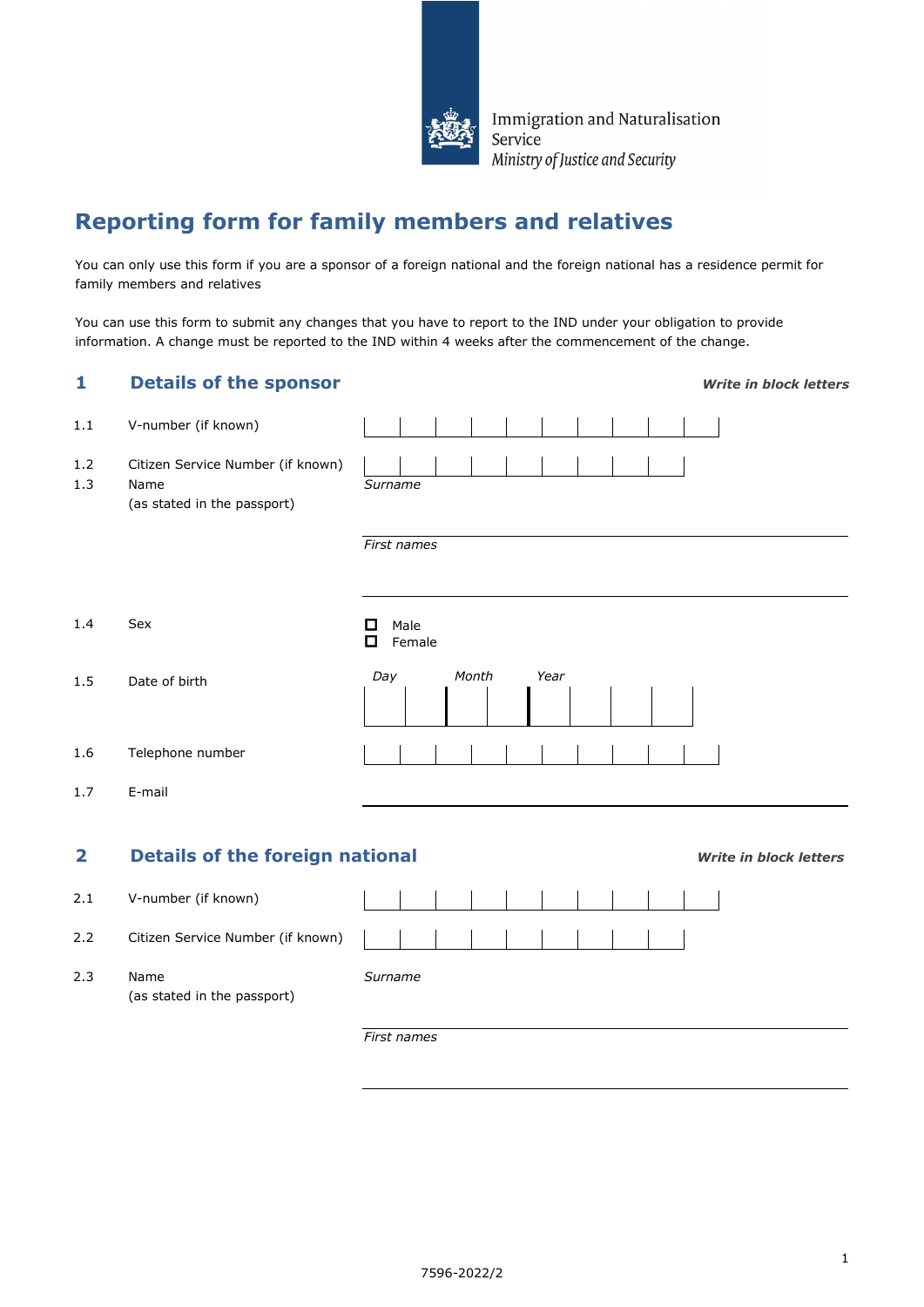| 2.4 | Sex              | ◻<br>Male<br>Female<br>◻ |  |       |  |      |  |  |  |  |  |
|-----|------------------|--------------------------|--|-------|--|------|--|--|--|--|--|
| 2.5 | Date of birth    | Day                      |  | Month |  | Year |  |  |  |  |  |
|     |                  |                          |  |       |  |      |  |  |  |  |  |
| 2.6 | Telephone number |                          |  |       |  |      |  |  |  |  |  |
| 2.7 | E-mail           |                          |  |       |  |      |  |  |  |  |  |

### **3 Please state the change you want to submit**

*> Please tick the applicable situation.. If multiple conditions are true then you can tick several boxes. Enter in the 'Comments' box to which situations apply to each situation and give the date.*

- $\Box$  The foreign national no longer wants to come to the Netherlands
- The foreign national no longer stays in the Netherlands and this change was not reported in good time (within four weeks) to the Municipal Personal Records Database (BRP) of the municipality where the foreign national is registered.
- $\Box$  The family relationship with the foreign national has ended
- $\Box$  The foreign national and the sponsor no longer live together and this change was not reported in good time (within 4 weeks) to the Municipal Personal Records Database (BRP) of the municipality where the foreign national is registered.
- $\Box$  The foreign national has died

Comments

### **4 Date of change**

| 4.1 | From which date the change takes<br>or will take place? | Day<br>Month<br>Year                                    |
|-----|---------------------------------------------------------|---------------------------------------------------------|
| 4.2 | New address in the Netherlands                          | <b>Street</b>                                           |
|     |                                                         | Number                                                  |
|     |                                                         | Postcode                                                |
|     |                                                         | Town                                                    |
|     | The new address belongs to                              | the sponsor<br>$\Box$<br>the foreign national<br>$\Box$ |
|     | It is a secret address                                  | Yes<br>$\Box$<br>No<br>$\Box$                           |
|     |                                                         | 7596-2022/2                                             |

2